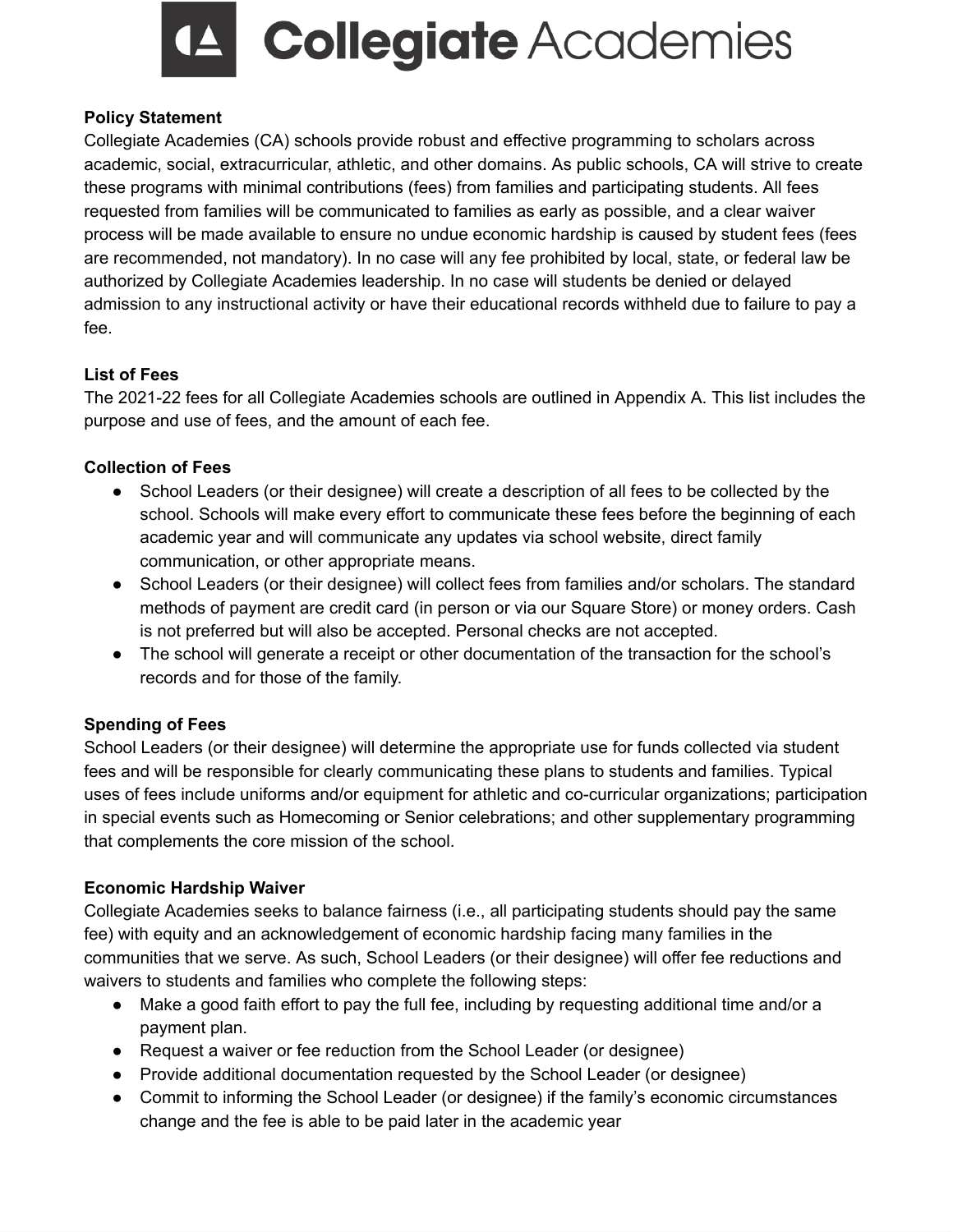

The Louisiana Department of Education provides the follow examples of a family status that may be grounds to grant a waiver: families receiving unemployment benefits or public assistance, including Temporary Assistance for Needy Families (TANF), Supplemental Nutrition Assistance Program (SNAP), Supplemental Security Income (SSI) or Medicaid; foster families caring for children in foster care; and families that are homeless. School Leaders may use these indicators and other information to make their determination.

School Leaders (or their designee) will communicate the decision regarding a waiver on a rolling basis directly to families. If a family wishes to appeal a waiver request, they should contact Collegiate Academies Superintendent/CEO, Stacy Martin at smartin@collegiateacademies.org. In reviewing the decision, the Superintendent may uphold or reverse the decision of the School Leader (or designee); however, the Superintendent of Collegiate Academies review is final. Decisions will be communicated in writing within five (5) days.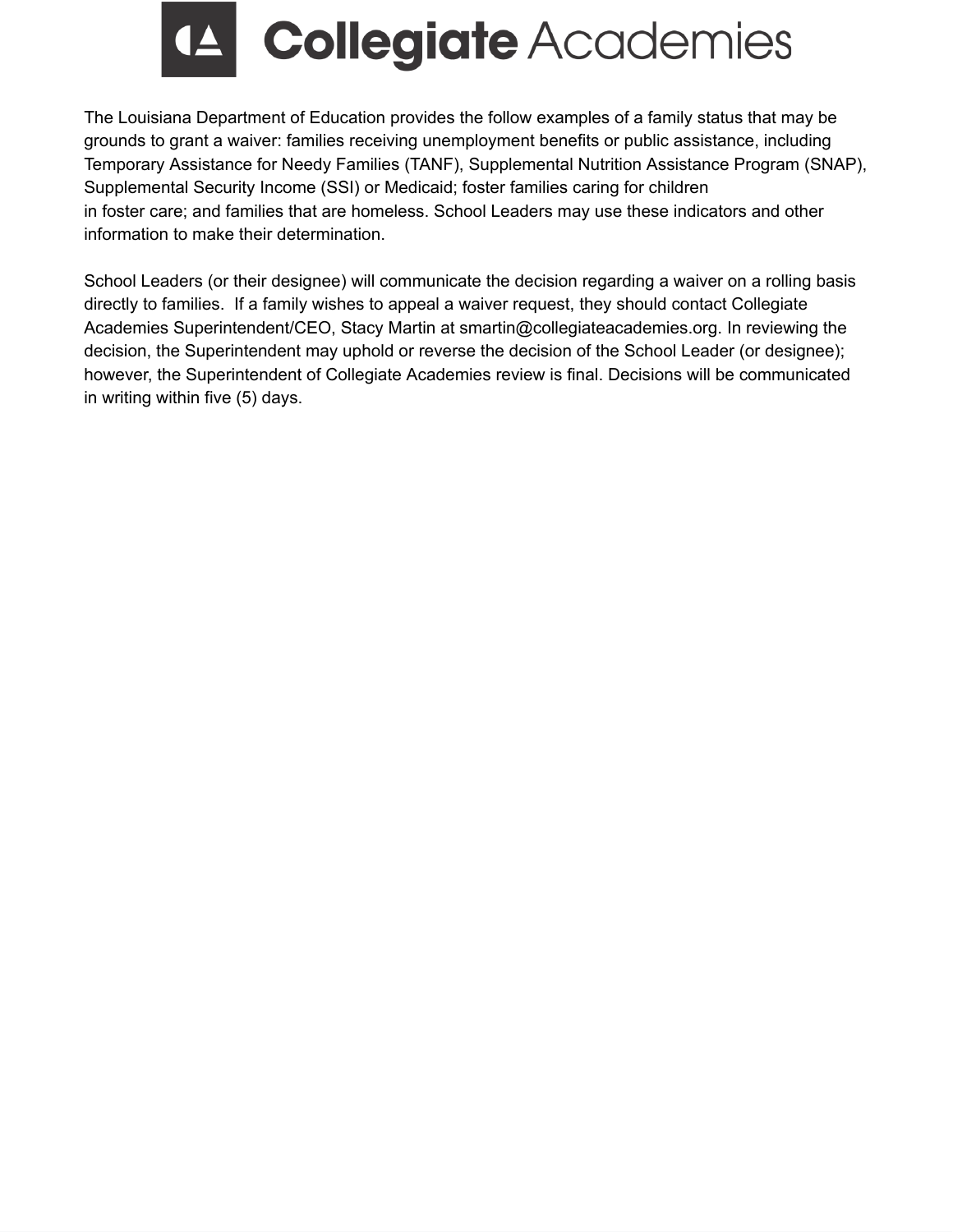### LA Collegiate Academies

#### **Appendix A**

| <b>School</b> | <b>Budget Type/Name</b>     | <b>Amount Per Student</b>                              | Use of Fee                       | <b>Dues Deadline(s)</b>                                    |
|---------------|-----------------------------|--------------------------------------------------------|----------------------------------|------------------------------------------------------------|
| OA            | <b>NONE</b>                 |                                                        |                                  |                                                            |
| <b>ASA</b>    | Volleyball Team fee         | \$80                                                   | Jersey, shoes, kneepads, socks.  | 8/2/21                                                     |
| <b>ASA</b>    | <b>Football Team Fee</b>    | Free to join, uniform<br>purchase required to<br>play  | Uniforms, pads, mouthguard, etc. | 10/1/21                                                    |
| <b>ASA</b>    | Basketball Team Fee (Boys)  | \$250                                                  | shoes, socks, duffle bag, shorts | 12/1/21                                                    |
| ASA           | Dance Team Fee              | Free to join, uniform<br>purchase required to<br>march | uniform,jog suit,shoes,make-up   | 10/1/21                                                    |
| <b>ASA</b>    | Drill Team Fee              | Free to join, uniform<br>purchase required to<br>march | Uniforms, marching equipment     | 10/1/21                                                    |
| <b>ASA</b>    | Homecoming Fee              | \$250                                                  | Homecoming attire, limo          | 10/1/21                                                    |
| <b>ASA</b>    | Senior Budget               | \$250                                                  | Basic or Full Senior Package     | Due in full by 2/1/21                                      |
| <b>ASA</b>    | Basketball Team Fee (Girls) | \$250                                                  | shoes, socks, duffle bag, shorts | 12/1/21                                                    |
| ASA           | Cheer Fee                   | \$525.50                                               | uniforms                         | 1) 1st Payment -<br>6/28/21<br>2) 2nd Payment -<br>8/31/21 |
| <b>ASA</b>    | <b>Band Fee</b>             | \$100                                                  | mouth piece, music assessories   | 10/1/21                                                    |
| <b>ASA</b>    | Flag Team Fee               | Free to join, uniform<br>purchase required to<br>march | uniforms, and assessories        | 10/1/21                                                    |
| ASA           | Majorette Team Fee          | Free to join, uniform<br>purchase required to<br>march | uniform, and assessories         | 10/1/21                                                    |
| <b>CBR</b>    | Football Team Fee           | \$75.00                                                | uniforms, transportation, meals  | TBD                                                        |
| <b>CBR</b>    | Cheer Team                  | Free to join, uniform<br>purchase required to<br>march | uniforms, shoes, etc.            | TBD                                                        |
| CBR           | Girls Basketball            | \$75.00                                                | uniforms, transportation, meals  | TBD                                                        |
| CBR           | <b>Boys Basketball</b>      | \$75.00                                                | uniforms, transportation, meals  | TBD                                                        |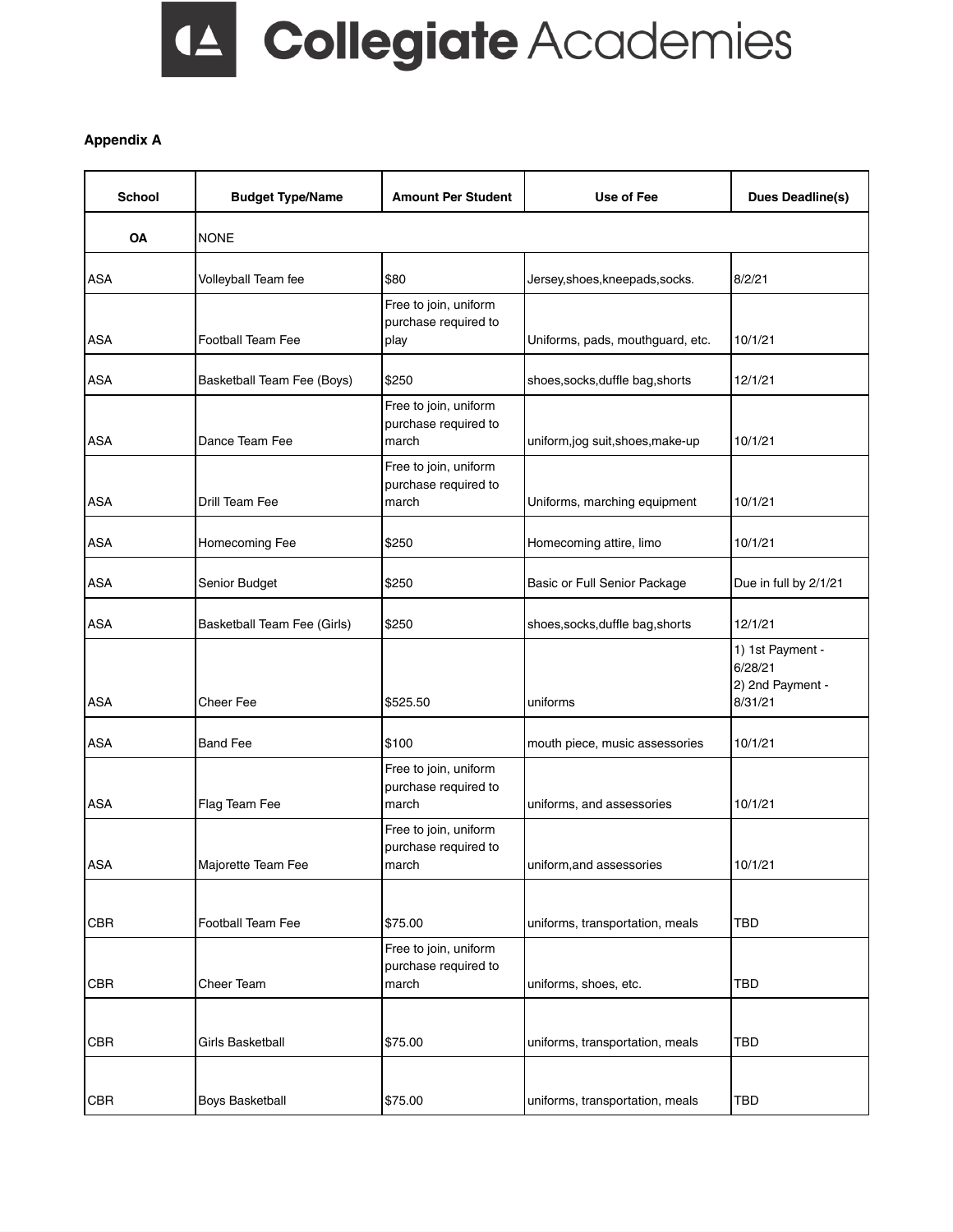## LA Collegiate Academies

| <b>CBR</b> | Volleyball                                                     | \$75.00                                       | uniforms, transportation, meals                                                                                 | TBD                                                 |
|------------|----------------------------------------------------------------|-----------------------------------------------|-----------------------------------------------------------------------------------------------------------------|-----------------------------------------------------|
|            |                                                                | Free to join, uniform<br>purchase required to |                                                                                                                 |                                                     |
| <b>CBR</b> | Lady Dolphins Dance Team                                       | march                                         | uniforms, shoes, etc.                                                                                           | TBD                                                 |
|            |                                                                |                                               |                                                                                                                 |                                                     |
| <b>CBR</b> | Senior Budget                                                  | TBD                                           | graduation materials, gear                                                                                      | TBD                                                 |
| <b>GWC</b> | Senior Budget                                                  | \$500                                         | graduation + senior activities +<br>senior memorabilia                                                          | December 1, 2021                                    |
| <b>GWC</b> | Homecoming Court - Girls                                       | \$750                                         | all outfits worn for the game, dance,<br>and pep rally t-shirt, 2 dance tickets,<br>2 game tickets, parade fees | Immediately following<br>Homecoming Court<br>voting |
| <b>GWC</b> | Homecoming Court - Queen                                       | \$1,100                                       | all outfits worn for the game, dance,<br>and pep rally t-shirt, 1 dance tickets,<br>2 game tickets, parade fees | Immediately following<br>Homecoming Court<br>voting |
| <b>GWC</b> | Homecoming Court - Boys                                        | \$700                                         | all outfits worn for the game, dance,<br>and pep rally t-shirt, 1 dance tickets,<br>2 game tickets, parade fees | Immediately following<br>Homecoming Court<br>voting |
| <b>GWC</b> | Homecoming Court - King                                        | \$700                                         | all outfits worn for the game, dance,<br>and pep rally t-shirt, 1 dance tickets,<br>2 game tickets, parade fees | Immediately following<br>Homecoming Court<br>voting |
| <b>GWC</b> | Cheerleading Team                                              | \$572 (new), \$383<br>(returning)             | Black Uniform, Poms, Orange<br>Briefs, Bow, Cheer Bag, Orange<br>Shell                                          | October 1, 2021                                     |
| <b>GWC</b> | Dance Team                                                     | \$450                                         | Uniforms, shoes, tights, jacket                                                                                 | October 1, 2021                                     |
| <b>GWC</b> | Boys Basketball                                                | \$150                                         | Warm-ups, shoes, t-shirt, bag                                                                                   | December 1, 2021                                    |
| GWC        | Boys and Girls Track Team                                      | \$150                                         | Warm-ups, shoes, t-shirt, bag                                                                                   | February 1, 2021                                    |
| <b>GWC</b> | Girls Basketball                                               | \$150                                         | Warm-ups, shoes, t-shirt, bag                                                                                   | December 1, 2021                                    |
| GWC        | Majorettes team                                                | \$400                                         | Uniforms, shoes, tights, jacket                                                                                 | October 1, 2021                                     |
| GWC        | <b>Band Members</b>                                            | \$150                                         | T-Shirt, Windsuit                                                                                               | October 1, 2021                                     |
| <b>LCA</b> | Senior Budget                                                  | \$350                                         | Graduation materials and supplies                                                                               | Due in full by 2/1                                  |
| <b>LCA</b> | Football, volleyball, basketball,<br>softball, baseball, track | \$100                                         | Athletic uniforms, work out gear                                                                                | Varies by team                                      |
| <b>LCA</b> | Cheerleading                                                   | TBD                                           | Cheer uniforms and other supplies                                                                               | 10/1/2021                                           |